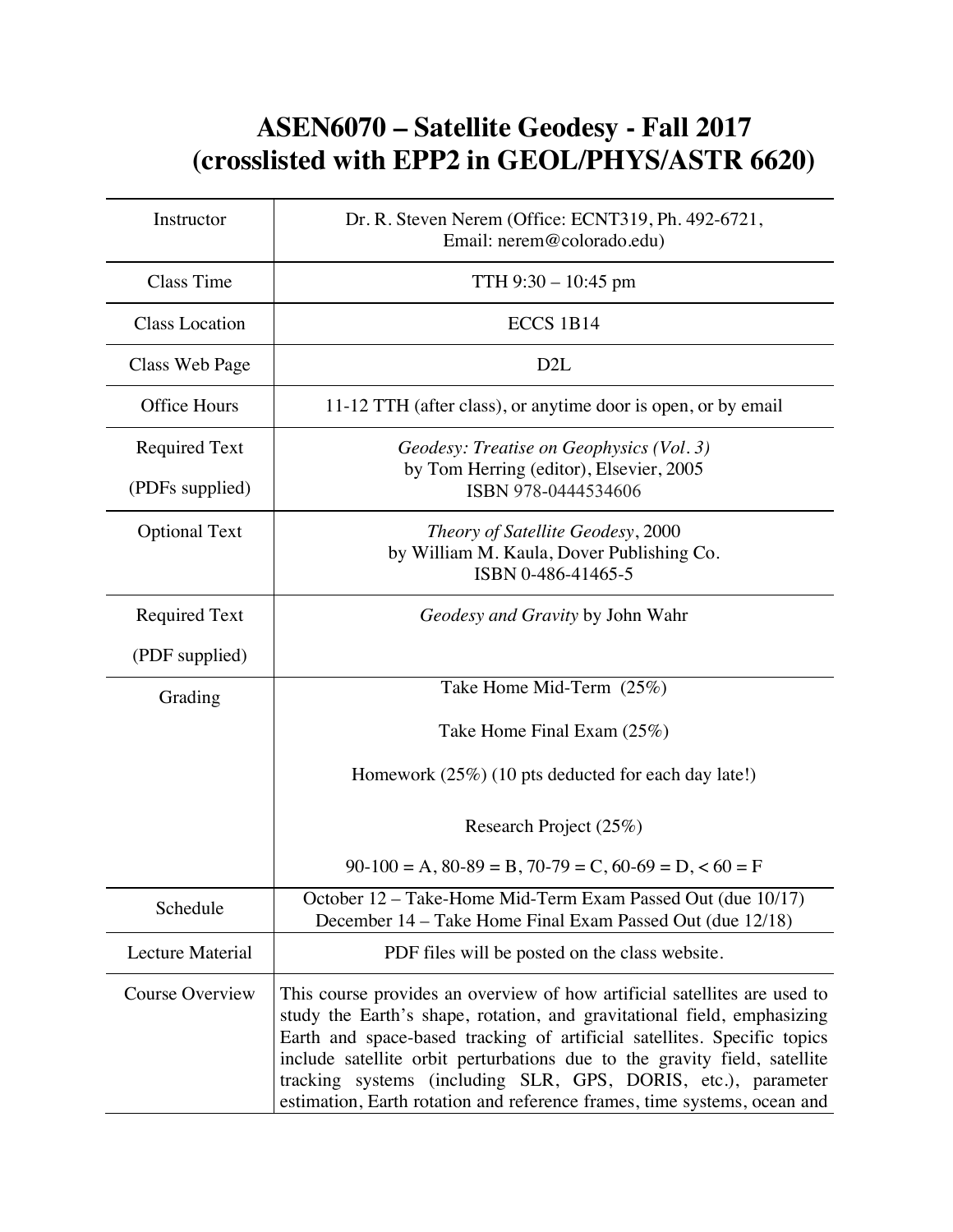| solid Earth tides, and gravity field representations. |
|-------------------------------------------------------|
|-------------------------------------------------------|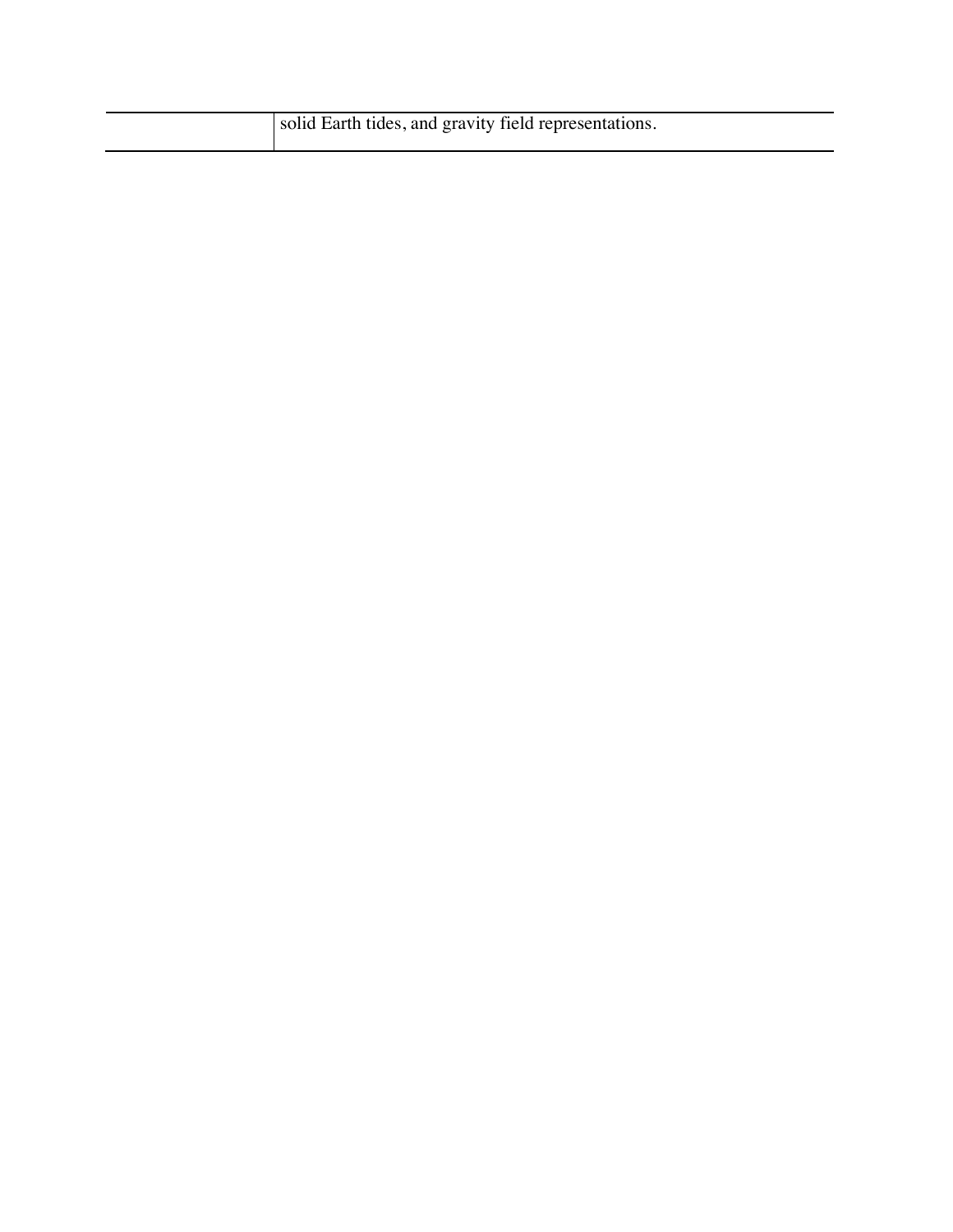## **Syllabus – ASEN6070 – Satellite Geodesy (reading assignments – Herring, Wahr)**

I. Introduction to Geodesy (HCh1)

- II. Introduction to Observational Techniques (HCh1, WCh2)
	- 1. Ground-based gravity measurements (HCh2, HCh3)
	- 2. Satellite Laser Ranging (SLR)
	- 3. DORIS and PRARE
	- 4. The Global Navigation Satellite System (GNSS)
	- 5. Very Long Baseline Interferometry (VLBI)
	- 6. Satellite-to-Satellite Tracking / GRACE
	- 7. Accelerometer Measurements
	- 8. Gravity Gradiometer Measurements (GOCE)
	- 9. Satellite Altimetry (HCh5)
	- 10. Interferometric SAR (WCh12)
- III. Potential Theory (WCh3, HCh2)
	- 1. MacCullagh's Formula
	- 2. Laplace's Equation
	- 2. Spherical Harmonic Representation
	- 3. Point Mass / Density Layer
	- 4. The Geoid
	- 5. Current Knowledge of the Earth's Gravity Field
- IV. Interpretation of Observed Gravity Anomalies (WCh6)
- V. Satellite Equations of Motion, Reference Frames, Time Systems
	- 1. Coordinate Systems and Reference frames
	- 2. Time Systems
	- 3. Gravitational and non-gravitational forces
	- 4. Introduction to orbital mechanics
- VI. Satellite Orbital Perturbations Due to the Gravity Field (Kaula Book) 1. Kaula's Solution
	- 2. Perturbation Spectrum
- VII. Space-Based Geodetic Methods (HCh11) 1. Lunar Laser Ranging (LLR)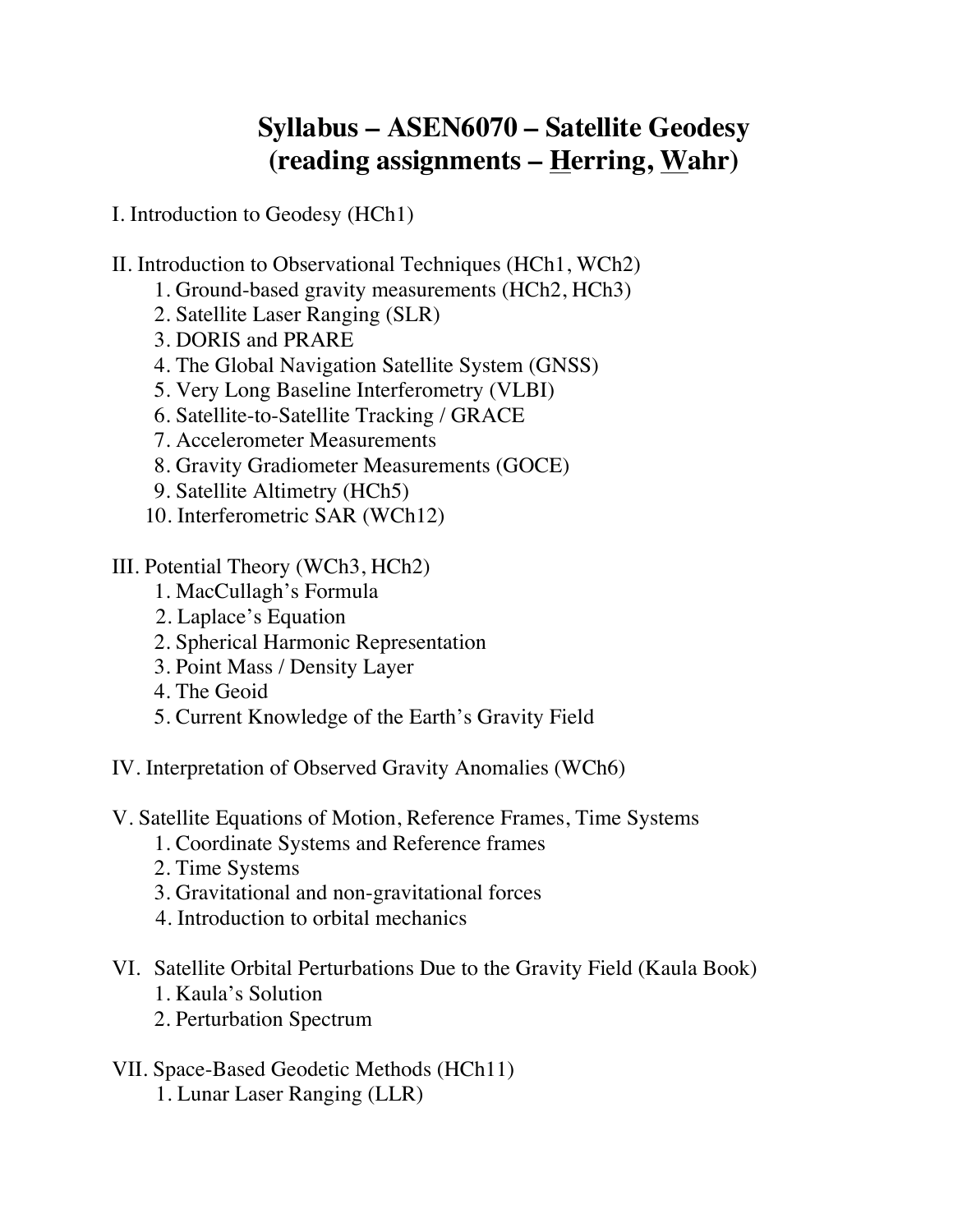- 2. Satellite Laser Ranging (SLR)
- 3. Very Long Baseline Interferometry (VLBI)
- 4. GPS/GNSS
- 5. Geophysical Applications of Positioning
- VIII. Earth Rotation Variations (HCh10, WCh9)
	- 1. Nutation and Precession
	- 2. Polar Motion Variations
	- 3. Rotation Variations
- IX. Applications of Satellite Altimetry (HCh5)
	- 1. The Ocean Circulation
	- 2. Geostrophic Currents
	- 3. The Geoid and Dynamic Sea Surface Topography (DSST)
	- 4. Satellite Altimeter Measurements of DSST
	- 5. Sea Level change
- X. Tidal Variations (HCh6, WCh8)
	- 1. Solid Earth Tides
	- 2. Ocean Tides
	- 3. Tidal Loading
	- 4. Tide Models Derived from Satellite Altimetry
- XI. Non-Tidal Variations of the Gravity Field (HCh8)
	- 1. Post-Glacial Rebound (WCh7, HCh7)
	- 2. Melting/Accumulation of Polar/Glacial Ice
	- 3. Mass Redistribution in the Ocean
	- 4. Mass Redistribution in the Atmosphere
	- 5. Redistribution of Continental Water Mass
	- 6. Geocenter Variations
- XII. Geodesy Using Interferometric SAR (HCh12)

XIII. Structure from Motion techniques.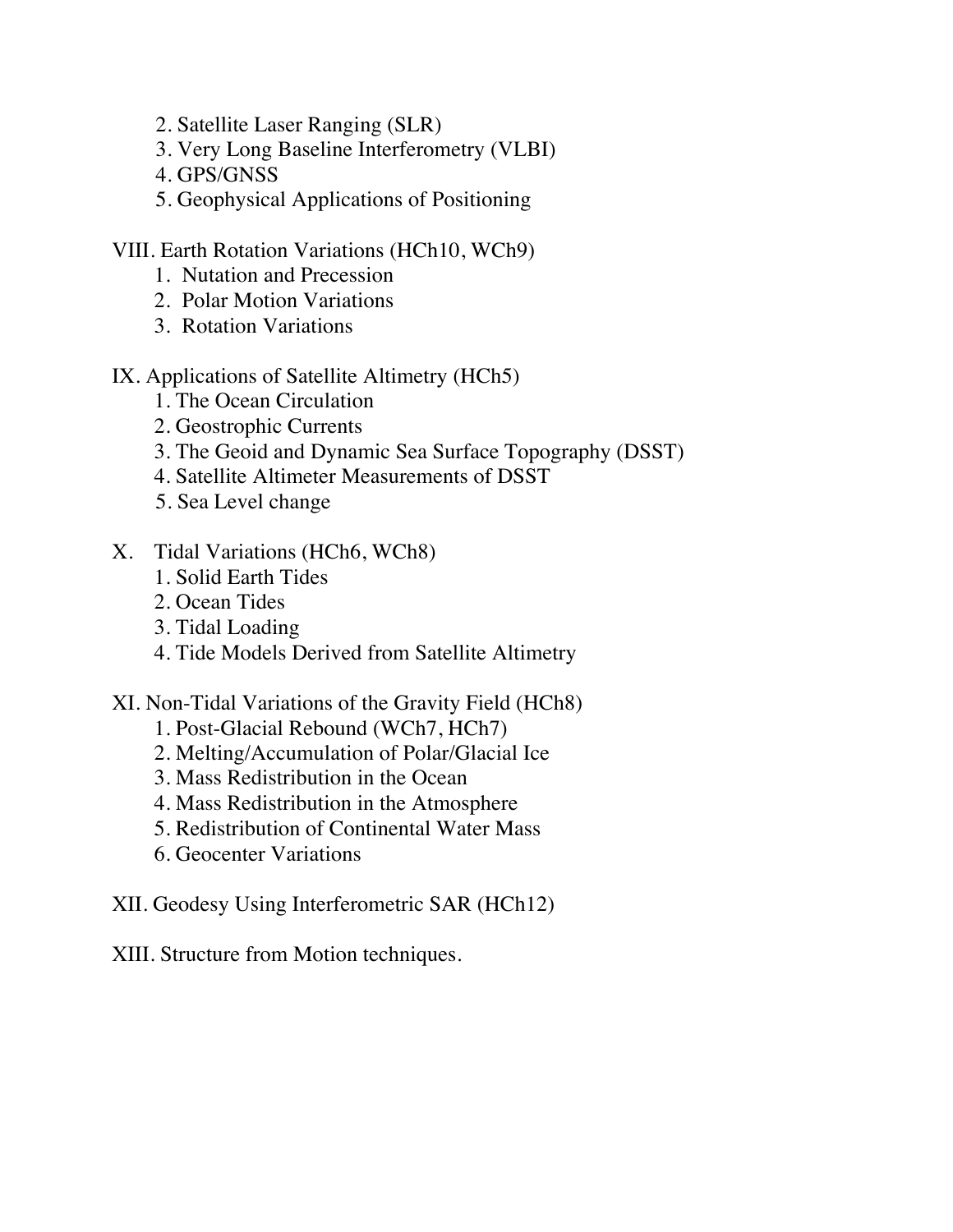## **References**

- Anderson, A. J., and A. Cazenave, Eds., *Space Geodesy and Geodynamics*, Academic Press, 1986.
- Hofmann-Wellenhof, B., H. Lichtenegger, and J. Collins, *GPS Theory and Practice*,  $4^{\text{th}}$  Edition, Springer, 1997.
- Kaula, W. M., *Theory of Satellite Geodesy*, Dover, 2000.
- Lambeck, K., *The Earth's Variable Rotation*, Cambridge University Press, 1980.
- Lambeck, K., *Geophysical Geodesy: The Slow Deformations of the Earth*, Oxford, 1988.
- Leick, A., *GPS Satellite Surveying*, 2nd Edition, Wiley, 1995.
- Seeber, G., *Satellite Geodesy: Foundations, Methods, and Applications*, De Gruyter, 2<sup>nd</sup> Edition, 2003.
- Strang, G., and K. Borre, *Linear Algebra, Geodesy, and GPS*, Wellesley-Cambridge Press, 1997.
- Teunissen, P. J. G., and A. Kleusberg, Eds., *GPS for Geodesy*, 2nd Edition, Springer, 1998.
- Torge, W., *Geodesy*, de Gruyter, 1980.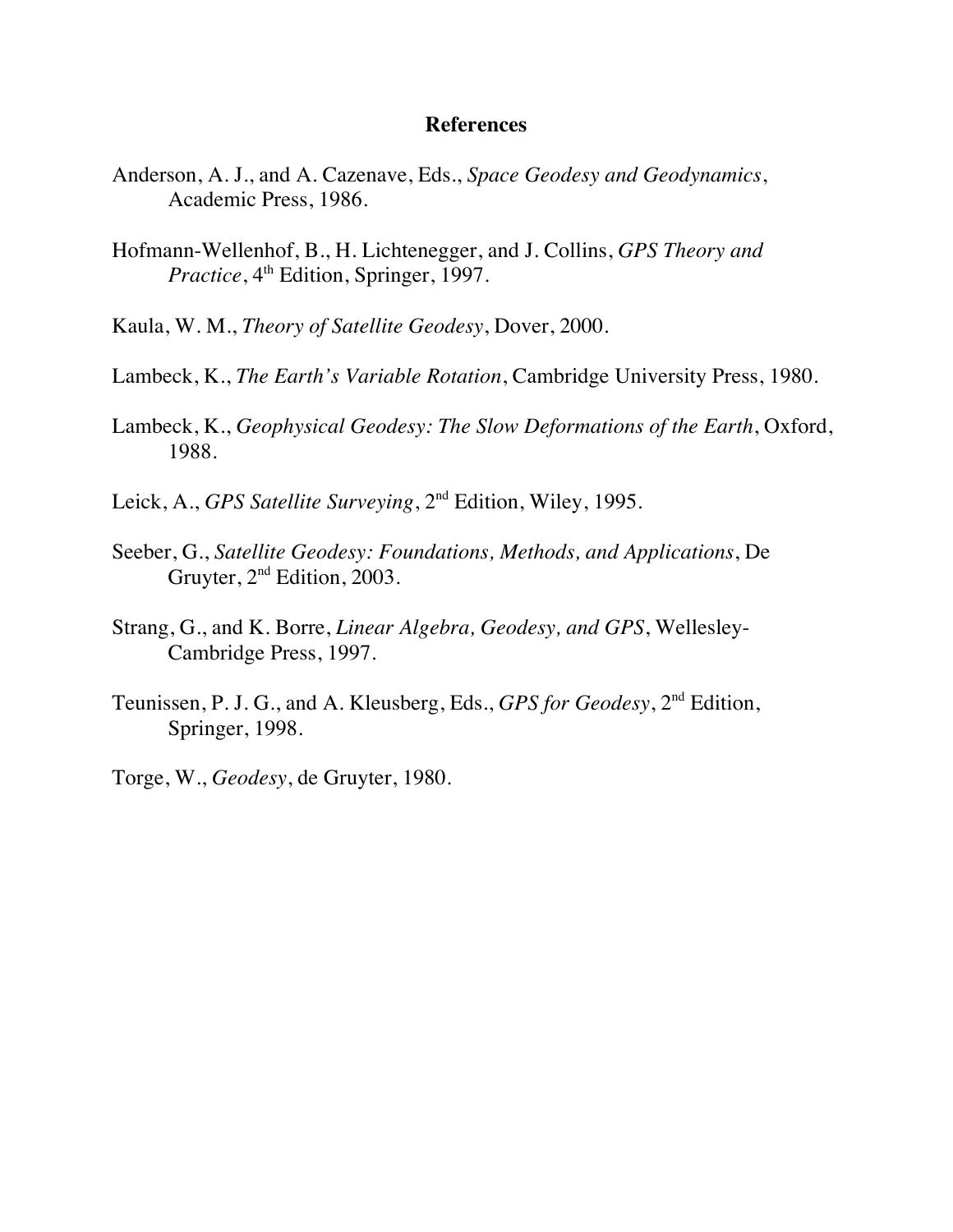## **University Policies**

If you qualify for accommodations because of a disability, please submit your accommodation letter from Disability Services to your faculty member in a timely manner so that your needs can be addressed. Disability Services determines accommodations based on documented disabilities in the academic environment. Information on requesting accommodations is located on the Disability Services website (www.colorado.edu/disabilityservices/students). Contact Disability Services at 303-492-8671 or  $\frac{dsinfo(@colorado.edu)}{dsinfo(@colorado.edu)}$  for further assistance. If you have a temporary medical condition or injury, see Temporary Medical Conditions under the Students tab on the Disability Services website and discuss your needs with Dr. Nerem.

Campus policy regarding religious observances requires that faculty make every effort to deal reasonably and fairly with all students who, because of religious obligations, have conflicts with scheduled exams, assignments or required attendance. In this class, please talk to Dr. Nerem about any conflicts you may have. See full details at:

http://www.colorado.edu/policies/observance-religious-holidays-and-absences-classesandor-exams

Students and faculty each have responsibility for maintaining an appropriate learning environment. Those who fail to adhere to such behavioral standards may be subject to discipline. Professional courtesy and sensitivity are especially important with respect to individuals and topics dealing with race, color, national origin, sex, pregnancy, age, disability, creed, religion, sexual orientation, gender identity, gender expression, veteran status, political affiliation or political philosophy. Class rosters are provided to the instructor with the student's legal name. I will gladly honor your request to address you by an alternate name or gender pronoun. Please advise me of this preference early in the semester so that I may make appropriate changes to my records. For more information, see the policies at:

http://www.colorado.edu/policies/student-classroom-and-course-related-behavior http://www.colorado.edu/osccr/

The University of Colorado Boulder (CU Boulder) is committed to maintaining a positive learning, working, and living environment. CU Boulder will not tolerate acts of sexual misconduct, discrimination, harassment or related retaliation against or by any employee or student. CU's Sexual Misconduct Policy prohibits sexual assault, sexual exploitation, sexual harassment, intimate partner abuse (dating or domestic violence), stalking or related retaliation. CU Boulder's Discrimination and Harassment Policy prohibits discrimination, harassment or related retaliation based on race, color, national origin, sex, pregnancy, age, disability, creed, religion, sexual orientation, gender identity, gender expression, veteran status, political affiliation or political philosophy. Individuals who